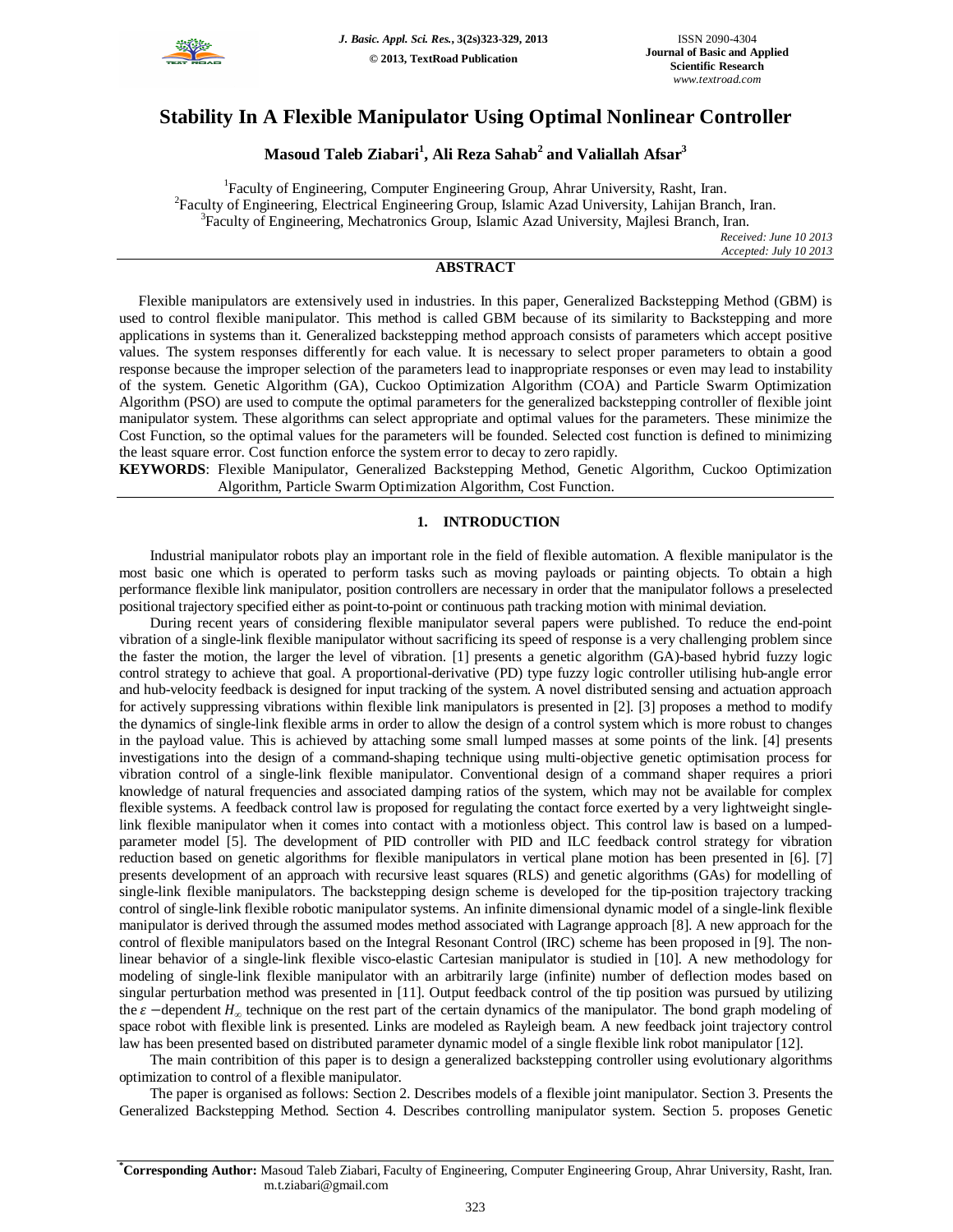Algorithm, Cuckoo Optimization Algorithm and Particle Swarm Optimization Algorithm for optimizing the controller. In section 6. Represents simulation results of Manipulator system. Section 7. Provides conclusion of this work.

# **2. Modeling and Problem Formulation**

The dynamics of a flexible manipulator, in state-space representation, can be described by[13].

$$
\begin{aligned}\n\dot{x}_1 &= x_2\\ \n\dot{x}_2 &= -\frac{mgl}{J_l} \sin x_1 - \frac{k_e}{J_l} (x_1 - x_3)\\ \n\dot{x}_3 &= x_4\\ \n\dot{x}_4 &= \frac{k_e}{J_r} (x_1 - x_3) - \frac{\mu}{J_r} x_4 + \frac{1}{J_r} u(t)\n\end{aligned} \tag{1}
$$

Where  $x_1$  is the link position,  $x_2$  is the link angular velocity,  $x_3$  is the motor rotor position,  $x_4$  is the motor rotor angular velocity,  $J_l$  is the link inertia,  $J_r$  is the motor rotor inertia,  $k_e$  is the joint elastic constant, m is the link mass, l is the link length, g is the gravity constant,  $\mu$  is the viscosity, and  $u(t)$  is the control input. The system parameters are chosen from [13] that list in table 1.

| <b>Table 1.</b> Parameters of System |               |                   |  |  |  |  |  |
|--------------------------------------|---------------|-------------------|--|--|--|--|--|
| <b>Symbols</b>                       | <b>Values</b> | <b>Units</b>      |  |  |  |  |  |
| mgl                                  |               | $[N\,m]$          |  |  |  |  |  |
| Iı                                   |               | $[Kg\ m^2]$       |  |  |  |  |  |
| $J_r$                                | 0.3           | $[Kg\ m^2]$       |  |  |  |  |  |
| μ                                    | 0.1           | $[Kg \; m^2/sec]$ |  |  |  |  |  |
| $k_{e}$                              | 100           | [N <sub>m</sub> ] |  |  |  |  |  |

#### **3. The Generalized Backstepping Method**

Generalized Backstepping Method [14-16] will be applied to a certain class of autonomous nonlinear systems which are expressed as follow

$$
\begin{aligned}\n\{\dot{X} &= F(X) + G(X)\eta \\
\eta &= f_0(X,\eta) + g_0(X,\eta)u\n\end{aligned}\n\tag{2}
$$

In which  $\eta \in \mathbb{R}$  and  $x = [x_1, x_2, \dots, x_n] \in \mathbb{R}$ . In order to obtain an approach to control these systems, we may need to prove a new theorem as follow.

**Theorem** : suppose equation (2) is available, then suppose the scalar function  $\varphi_i(x)$  for the  $i_{th}$  state could be determined i a manner which by inserting the  $i_{th}$  term for  $\eta$ , the function  $\nu(x)$  would be a positive definite equation (4) with negative definite derivative.

$$
V(X) = \frac{1}{2} \sum_{i=1}^{n} x_i^2
$$
 (3)

Therefore, the control signal and also the general control lyapunov function of this system can be obtained by equation 4,5.

,  $i =$ 

$$
u = \frac{1}{g_0(x,\eta)} \Big\{ \sum_{i=1}^n \sum_{j=1}^n \frac{\partial \varphi_i}{\partial x_j} [f_i(X) + g_i(X)\eta] - \sum_{i=1}^n x_i g_i(X) - \sum_{i=1}^n k_i [\eta - \varphi_i(X)] - f_0(X,\eta) \Big\}, k_i > 0
$$
  
1,2,...,n  

$$
V_t(X,\eta) = \frac{1}{2} \sum_{i=1}^n x_i^2 + \frac{1}{2} \sum_{i=1}^n [\eta - \varphi_i(X)]^2
$$
 (5)

**Proof:** The equation (2) can be represented as the extended form of equation 6.

$$
\begin{cases} \dot{x}_i = f_i(X) + g_i(X)\eta \; ; i = 1, 2, \cdots, n \\ \dot{\eta} = f_0(X, \eta) + g_0(X, \eta)u \end{cases} \tag{6}
$$

 $V(X)$  is always positive definite and therefore the negative definite of its derivative should be examined; it means  $W(X)$  in equation (7) should always be positive definite, so that  $\dot{V}(X)$  would be negative definite.

$$
\dot{V}(X) = \sum_{i=1}^{n} x_i \dot{x}_i = \sum_{i=1}^{n} x_i [f_i(X) + g_i(X)\varphi_i(X)] \le -W(X)
$$
\n(7)

By  $u_0 = f_0(X, \eta) + g_0(X, \eta)u$  and adding and subtracting  $g_i(X)\varphi_i(X)$  to the  $i_{th}$  term of equation (7) and (8) be obtained.

$$
\begin{cases} \dot{x}_i = [f_i(X) + g_i(X)\varphi_i(X)] + g_i(X)[\eta - \varphi_i(X)] \\ \dot{\eta} = u_n \qquad \qquad i = 1, 2, \cdots, n \end{cases} \tag{8}
$$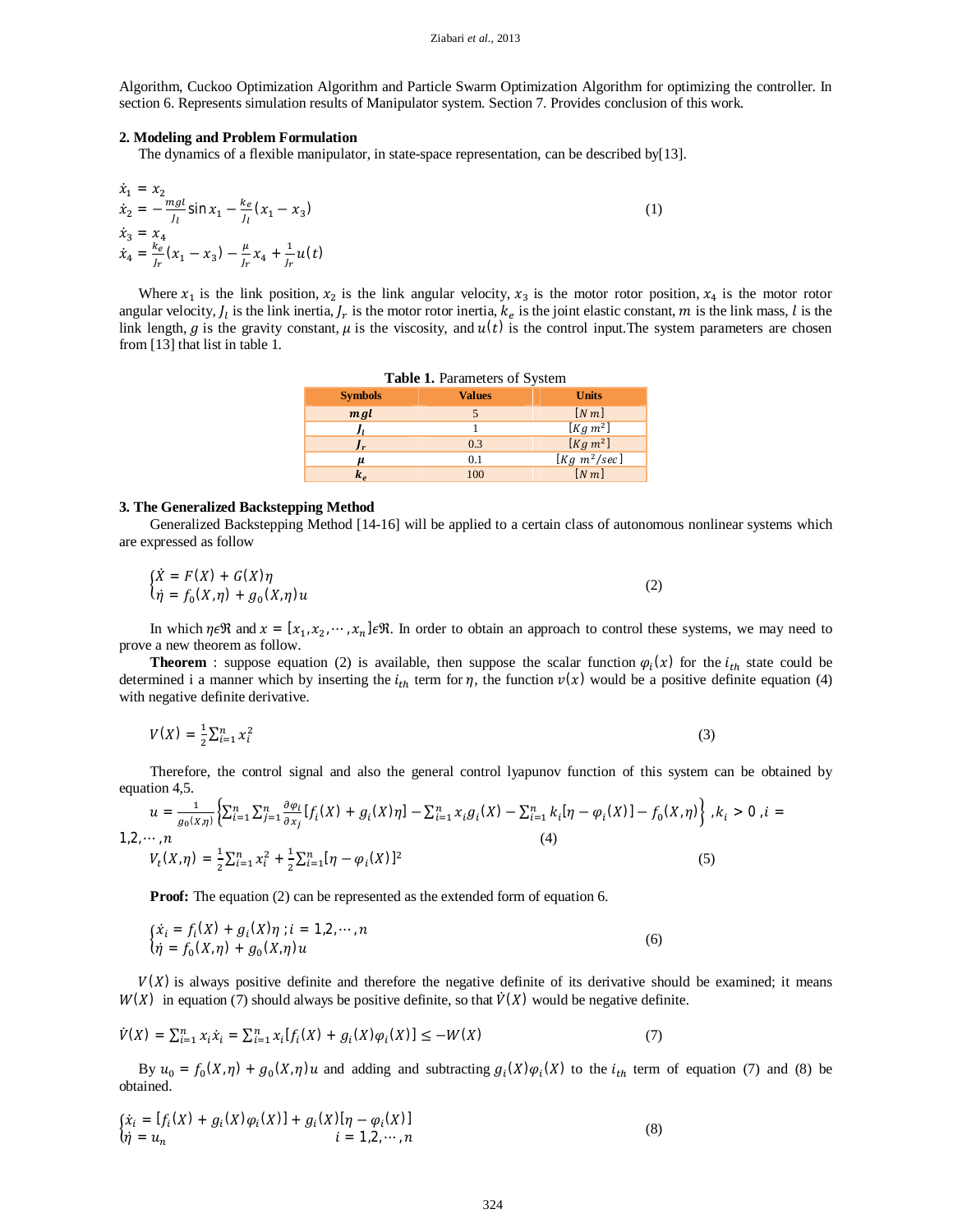Now we use the following change of variable.

$$
z_i = \eta - \varphi_i(X) \Longrightarrow \dot{z}_i = u_0 - \dot{\varphi}_i(X) \tag{9}
$$
  

$$
\varphi_i(X) = \sum_{j=1}^n \frac{\partial \varphi_i}{\partial x_j} [f_j(X) + g_j(X)\eta] \tag{10}
$$

Therefore, the equation (8) would be obtained as follows:

$$
\begin{aligned} \n\{\dot{x}_i = [f_i(X) + g_i(X)\varphi_i(X)] + g_i(X)[\eta - \varphi_i(X)] \\ \n\dot{z}_i = u_0 - \dot{\varphi}_i &; i = 1, 2, \dots, n \n\end{aligned} \tag{11}
$$

Regarding that  $z_i$  has n states, the  $u_0$  can be considered with *n* terms, provided that the equation (12) would be established as follows.

$$
u_0 = \sum_{i=1}^n u_i \tag{12}
$$

Therefore, the last term of equation (11) would be converted to equation 13.  $\dot{z}_i = u_i - \dot{\varphi}_i(X) = \lambda_i$ (13)

At this Stage, the control Lyapanov function would be considered as equation 14.

$$
V_t(X,\eta) = \frac{1}{2} \sum_{i=1}^n x_i^2 + \frac{1}{2} \sum_{i=1}^n z_i^2
$$
 (14)

Which is a positive definite function. Now it is sufficient to examine negative definitely of its derivative.

$$
\dot{V}_t(X,\eta) = \sum_{i=1}^n \frac{\partial V(X)}{\partial x_i} [f_i(X) + g_i(X)\varphi_i(X)] + \sum_{i=1}^n \frac{\partial V(X)}{\partial x_i} g_i(X) + \sum_{i=1}^n z_i \lambda_i
$$
\n(15)

In order that the function  $\dot{V}_t(X,\eta)$  would be negative definite, it is sufficient that the value of  $\lambda_i$  would be selected as the equation 16.

$$
\lambda_i = -\frac{\partial V(x)}{\partial x_i} g_i(X) - k_i z_i \quad ; k_i > 0 \tag{16}
$$

Therefore, the value of would be obtained from following equation.

$$
\dot{V}_t(X,\eta) = \sum_{i=1}^n x_i [f_i(X) + g_i(X)\varphi_i(X)] - \sum_{i=1}^n k_i z_i^2 \le -W(X) - \sum_{i=1}^n k_i z_i^2 \tag{17}
$$

Which indicates that the negative definitely status of the function  $\dot{V}_t(X, \eta)$ .

Consequently, the control signal function, using the equations (8,9) and (11) would be converted to 18.

$$
u_0 = \sum_{i=1}^n \sum_{j=1}^n \frac{\partial \varphi_i}{\partial x_j} \left[ f_j(X) + g_j(X)\eta \right] - \sum_{i=1}^n x_i g_i(X) - \sum_{i=1}^n k_i [\eta - \varphi_i(X)] \tag{18}
$$

Therefore, using the variations of the variables which we carried out, the equations (4,5) can be obtained. Now, considering the unlimited region of positive definitely of  $V_t(X,\eta)$  and negative definitely of  $\dot{V}_t(X,\eta)$  and the radially unbounded space of its states, global stability gives the proof.

## **4. Controlling Manipulator System**

The generalized backstepping method is used to control the states  $x_1, x_2, x_3, x_4$  to the origin point(0,0,0,0), via the torque u. In order to convert manipulator system equation (1) to the general state of equation (2), the change of variables  $X_1 = x_1 + x_3$ ,  $X_2 = x_2 + x_3$  should be carried out. Therefore, the equation (1) would be converted to equation (19), as follows.

$$
\dot{X}_1 = X_2 - x_3 + x_4
$$
\n
$$
\dot{X}_2 = -\frac{mgl}{J_l} \sin(X_1 - x_3) - \frac{k_e}{J_l} (X_1 - 2x_3) + x_4
$$
\n
$$
\dot{x}_3 = x_4
$$
\n
$$
\dot{x}_4 = \frac{k_e}{J_r} (X_1 - 2x_3) - \frac{\mu}{J_r} x_4 + \frac{1}{J_r} u(t)
$$
\n(19)

Stabilization of the state**:** In order to use the theorem, it is sufficient to establish equations 20,21 and22.  $\varphi_1(X_1, X_2, x_3) = x_3 - X_2 - k_1X_1$ (20)  $\varphi_2(X_1, X_2, x_3) = \frac{mgl}{l_1}$  $\frac{lgl}{l_1}$ sin $(X_1 - x_3) + \frac{ke}{l_1}$  $\frac{\kappa_e}{J_l}(X_1 - 2x_3) - k_2X_2$ (21)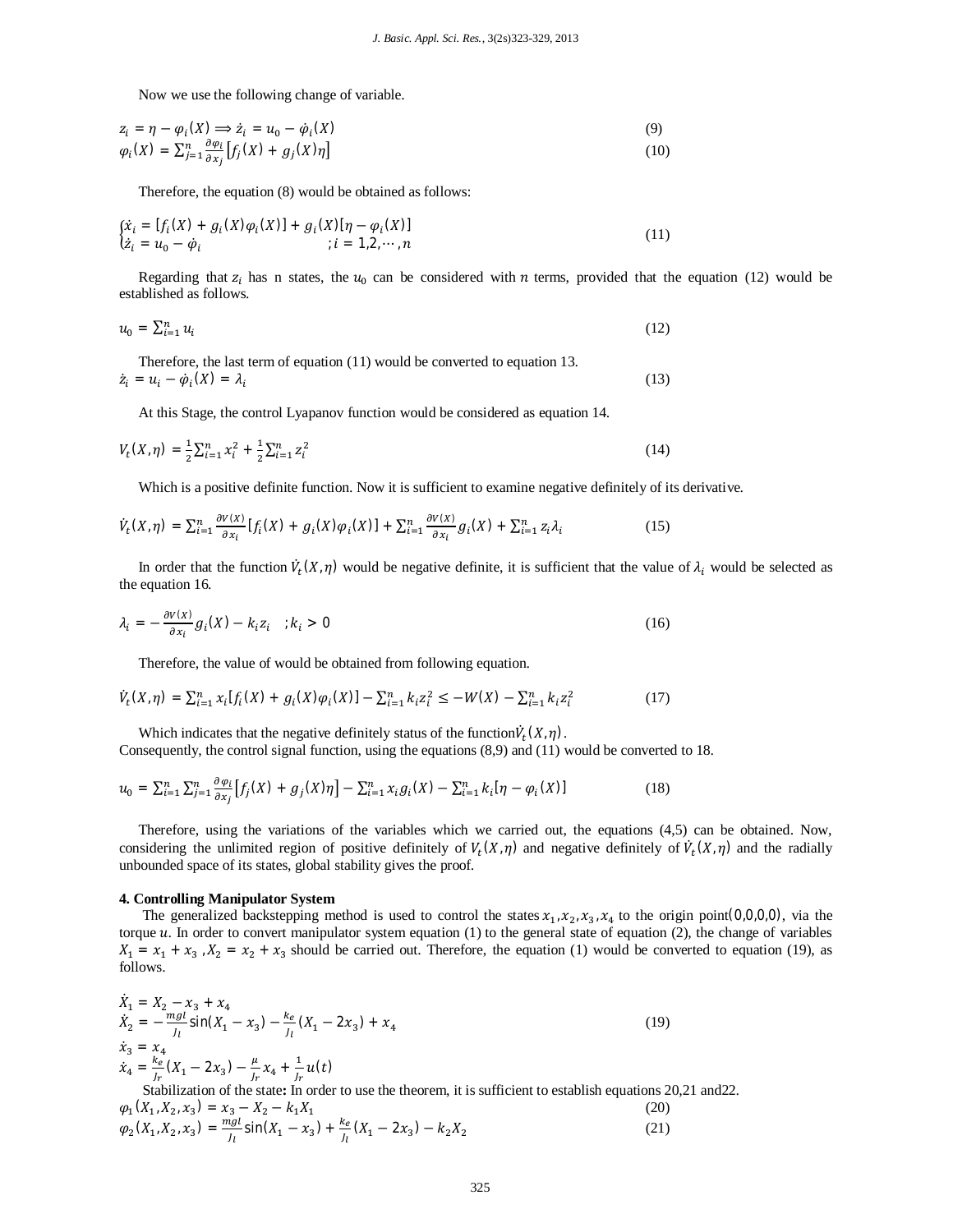Ziabari *et al.,* 2013

$$
\varphi_3(X_1, X_2, x_3) = -k_3 x_3
$$

(22)

According to the theorem, the control signal will be obtained from the equation 23.

$$
u = J_r \left[ \left( \frac{\partial \varphi_1}{\partial x_1} + \frac{\partial \varphi_2}{\partial x_1} + \frac{\partial \varphi_3}{\partial x_1} \right) \dot{X}_1 + \left( \frac{\partial \varphi_1}{\partial x_2} + \frac{\partial \varphi_2}{\partial x_2} + \frac{\partial \varphi_3}{\partial x_2} \right) \dot{X}_2 + \left( \frac{\partial \varphi_1}{\partial x_3} + \frac{\partial \varphi_2}{\partial x_3} + \frac{\partial \varphi_3}{\partial x_3} \right) \dot{X}_3 - (X_1 + X_2 + x_3) - k_4 (x_4 - \varphi_1) - k_5 (x_4 - \varphi_2) - k_6 (x_4 - \varphi_3) - \frac{k_e}{J_r} (X_1 - 2x_3) + \frac{\mu}{J_r} x_4 \right]
$$
\n(23)

And Lyapunov function as.

$$
V(X_1, X_2, x_3, x_4) = \frac{1}{2}X_1^2 + \frac{1}{2}X_2^2 + \frac{1}{2}X_3^2 + \frac{1}{2}X_4^2 + \frac{1}{2}(x_4 - \varphi_1)^2 + \frac{1}{2}(x_4 - \varphi_2)^2 + \frac{1}{2}(x_4 - \varphi_3)^2
$$
(24)

#### **5. Manuscript Structure**

The Genetic Algorithm [17,18], Cuckoo Optimization Algorithm [19] and Particle Swarm Optimization Algorithm [20] are used to search the optimal parameter  $(k)$  in order to guarantee the stability of systems by ensuring negativity of the Lyapunov function and having a suitable time response.

The controller in the equation (23) is optimized by the Cost Function in the equation 25.

$$
f(x_1, x_2, \cdots, x_n) = \frac{1}{n} \sqrt{\sum_{i=1}^n \int (x_i(t) - x_{di})^2 dt}
$$
 (25)

 $x_i$  is the system state and  $x_{di}$  is the favorit mood for  $x_i$ .

| $\frac{1}{2}$ and $\frac{1}{2}$ concrete $\frac{1}{2}$ in $\frac{1}{2}$ contributed by $\frac{1}{2}$ |               |  |  |  |
|------------------------------------------------------------------------------------------------------|---------------|--|--|--|
| <b>Parameters</b>                                                                                    | <b>Values</b> |  |  |  |
| <b>Size population</b>                                                                               | 100           |  |  |  |
| <b>Maximum of generation</b>                                                                         | 100           |  |  |  |
| Prob.crossover                                                                                       | 0.75          |  |  |  |
| <b>Prob.mutation</b>                                                                                 | 0.001         |  |  |  |
| k Search interval                                                                                    | [0.1 30]      |  |  |  |

# **Table 2.** Genetic Algorithm Parameters

**Table 3.** Cuckoo Optimization Algorithm Parameters

| <b>Parameters</b>                   | <b>Values</b> |  |
|-------------------------------------|---------------|--|
| <b>Size clusters</b>                | 2             |  |
| <b>Maximum number of cuckoo</b>     | 200           |  |
| <b>Size initial population</b>      | 5             |  |
| <b>Maximum iterations of cuckoo</b> | 200           |  |
| k Search interval                   | [0.1 30]      |  |

**Table 4.** Particle Swarm Optimization Algorithm Parameters

| <b>Parameters</b>                                              | <b>Values</b> |  |
|----------------------------------------------------------------|---------------|--|
| Size population                                                | 100           |  |
| Size initial population                                        | 100           |  |
| Initial and Final value of the global best acceleration factor | $2$ and $2$   |  |
| Initial and Final value of the inertia factor                  | 1 and 0.99    |  |
| k Search interval                                              | [0.1 30]      |  |

### **6. Numerical Simulations**

This section presents numerical simulations flexible link manipulator. The Optimal Generalized Backstepping Method (OGBM) is used as an approach to control manipulator system. The optimal Parameters of generalized backstepping controller using genetic algorithm, cuckoo optimization algorithm and particle swarm optimization algorithm are listed in tables 5.

|     | <b>ALT</b> | ハっ    | n. 2 | п.,   | Æг   | n <sub>6</sub> |
|-----|------------|-------|------|-------|------|----------------|
| GA  | 1.69       | 20.01 | 29.8 | 29.98 |      | 1.43           |
| COA | 7.49       | 18.43 |      | v. i  | 28.4 | 28.4           |
| PSO | 30         | 30    | 30   | V. I  | 7.09 | 4.53           |

**Table 5.** optimal parameters of generalized backstepping controller

Figure 1 shows that  $x_1$  state of manipulator system can be stabilized with the control law  $u(23)$  to the origin point(0,0,0,0). Figure 2 shows that  $x_2$  state of manipulator system can be stabilized with the control law  $u(23)$  to the origin point (0,0,0,0). Figure 3 shows that  $x_3$  state of manipulator system can be stabilized with the control law  $u(23)$  to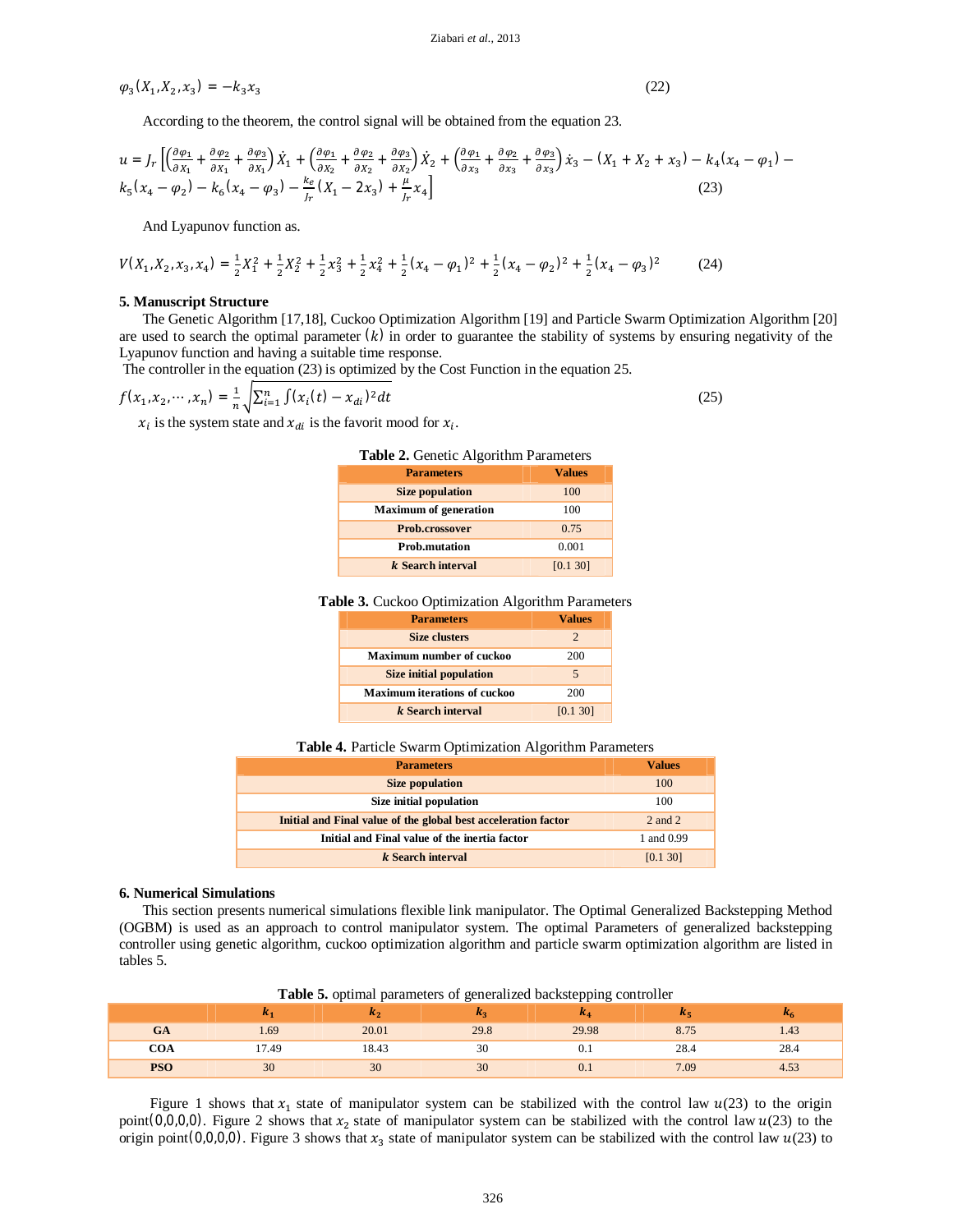the origin point  $(0,0,0,0)$ . Figure 4 shows that  $x_4$  state of manipulator system can be stabilized with the control law  $u(23)$ to the origin point(0,0,0,0). Figure 5 shows that the scalar control signal  $u(23)$  when manipulator stabilizes to the origin point(0,0,0,0).



**Fig. 1.** The time response of the Link Position for the controlled Flexible Manipulator where the control input is (23).



**Fig. 2.** The time response of the Link Angular Velocity for the controlled Flexible Manipulator where the control input is (23).



**Fig. 3.** The time response of the Motor Rotor Position for the controlled Flexible Manipulator where the control input is (23).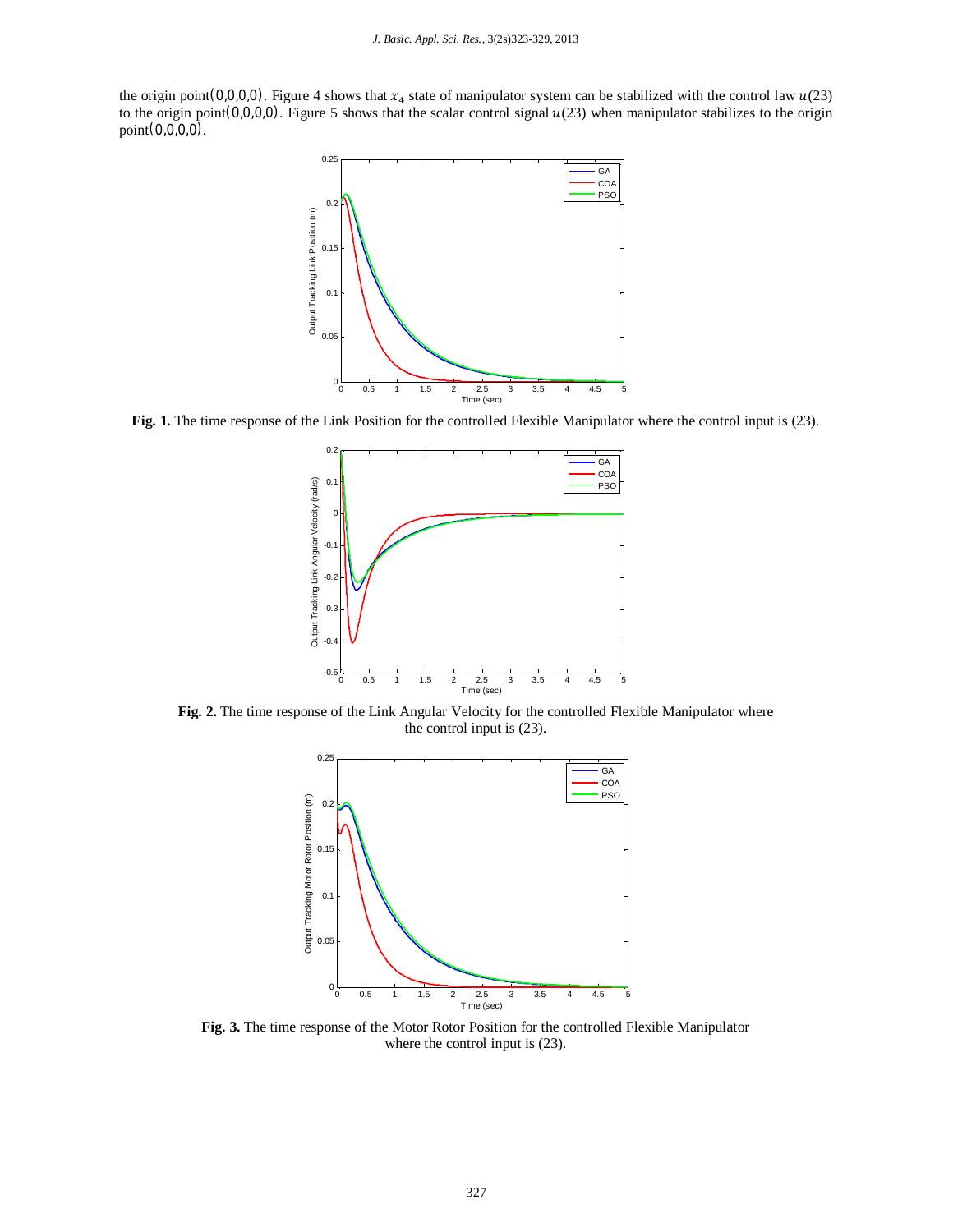

**Fig. 4.** The time response of the Motor Rotor Angular Velocity for the controlled Flexible Manipulator where the control input is (23).



**Fig. 5.** The time response of control signal (23) where a Flexible Manipulator stabilizes to the origin point(0,0,0,0).

# **CONCLUSION**

A flexible link manipulator is the most manipulators are extensively used in industries. In this paper, a flexible joint manipulator is controlled with generalized backstepping method. The designed controller consists of parameters which accept positive values. The controlled system presents different behavior for different values of these parameters. Improper selection of the parameters causes an improper behavior which may cause serious problems such as instability of system. It is needed to optimize these parameters. Evolutionary Algorithms are well known optimization method. Genetic Algorithm, Cuckoo Optimization Algorithm and Particle Swarm Optimization Algorithm optimize the controller to gain optimal and proper values for the parameters. For this reason this algorithms minimize the cost function to find minimum current value for it. On the other hand cost function finds minimum value to minimize least square errors. As the simulation results show, this approach, the errors, reach to their minimum values that is demonstrated to have more optimal values when compared with previous methods.

## **REFERENCES**

- 1. M.S. Alam, M.O. Tokhi. Hybrid fuzzy logic control with genetic optimisation for a single-link flexible manipulator. Engineering Applications of Artificial Intelligence 21 (2008) 858–873.
- 2. Kerem Gurses, Bradley J. Buckham, Edward J. Park. Vibration control of a single-link flexible manipulator using an array of fiber optic curvature sensors and PZT actuators. Mechatronics 19 (2009) 167–177.
- 3. Vicente Feliu, Emiliano Pereira, Iv´an M. D´ıaz, Pedro Roncero. Feedforward control of multimode single-link flexible manipulators based on an optimal mechanical design. Robotics and Autonomous Systems 54 (2006) 651– 666.
- 4. M.S. Alam, M.O. Tokhi. Designing feedforward command shapers with multi-objective genetic optimisation for vibration control of a single-link flexible manipulator. Engineering Applications of Artificial Intelligence 21 (2008) 229–246.